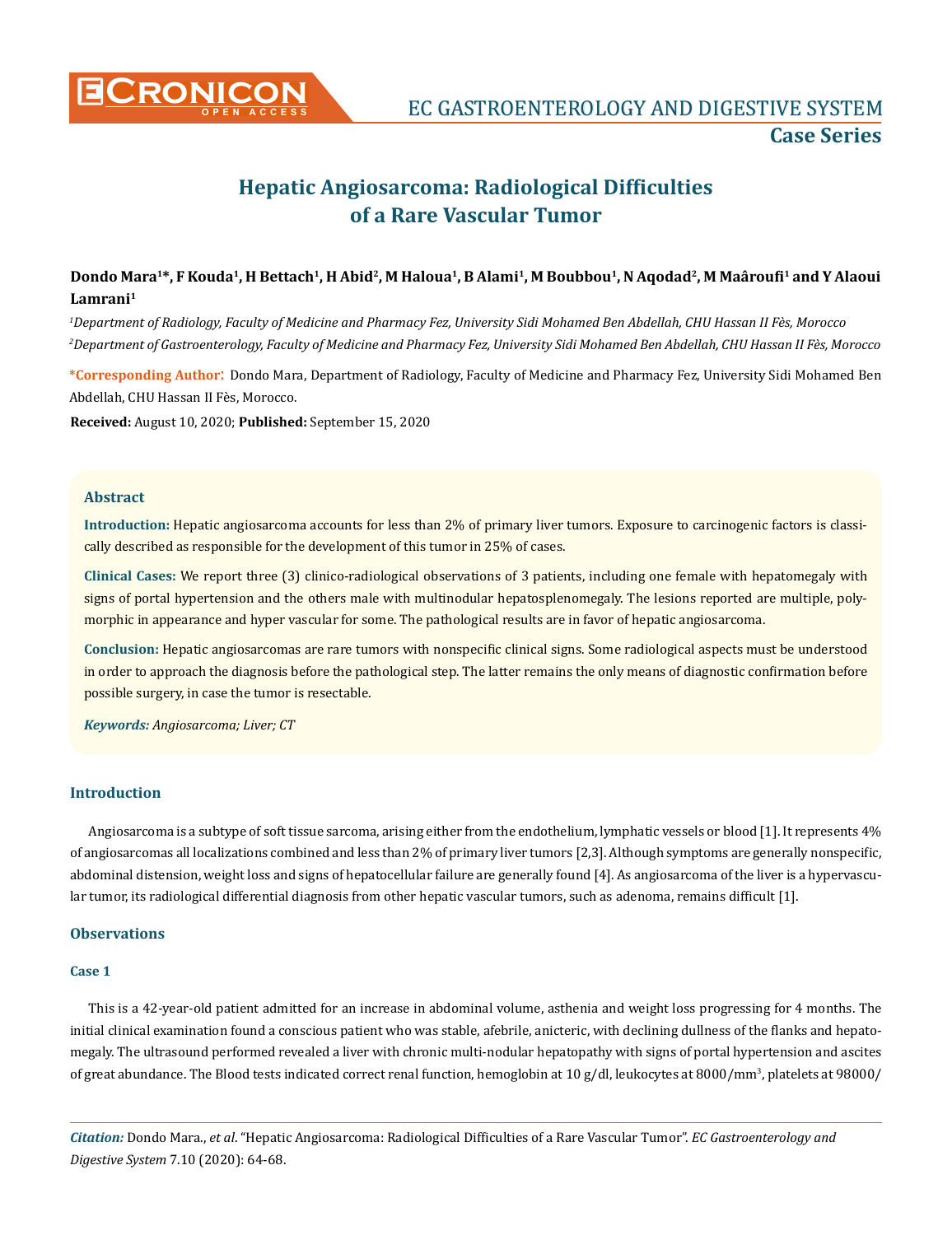mm<sup>3</sup>, HBsAg negative, AC anti HCV negative, AFP at 2.99 and prothrombin level at 44%. The abdominal CT scan found a heterogeneous liver, with several well-circumscribed lesions of the left liver, with an intense nodular petechial enhancement in the arterial phase and in the portal phase but however other lesions presented an annular contrast enhancement in the arterial phase with ascites (Figure 1). Thus, given the polymorphism of the lesions, a percutaneous biopsy puncture was performed, followed immediately by percutaneous embolization of the biopsy path with a gelatin emulsion. Histological examination of the biopsy cores revealed a malignant tumor proliferation, made up of irregular vascular cavities, forming an anastomotic network and dissecting the adjacent hepatic parenchyma, bordered by atypical endothelial cells, large in size, provided with abundant eosinophilic cytoplasm and nuclei voluminous vesicular strongly nucleoli. The immunohistochemical study carried out showed strong expression of vascular markers (CD31 and CD34 suggesting hepatic angiosarcoma. The patient died after 8 months.



*Figure 1: CT axial sections without contrast (A), with contrast in arterial (B and C), portal (D), Tardif (E) and coronal Tardif (F). Heterogeneous dysmorphic liver, with several well-circumscribed lesions of the left liver, with intense nodular petechial enhancement in the arterial phase and in the portal phase (yellow arrows) but however other lesions presented an annular enhancement (red arrow) at the time arterial with ascites.*

### **Case 2**

This is a 44-year-old patient referred for abdominal distension and found on ultrasound to multi-nodular hepatosplenomegaly and ascites. Clinical examination found a conscious patient who was stable, asthenic, afebrile and anicteric with declining dullness of the flanks.

The investigations found correct renal function, hemoglobin at 8 g/dl, leukocytes at 6000/mm<sup>3</sup>, platelets at 58000/mm<sup>3</sup>, viral serologies were negative, and prothrombin level at 35%. The abdominal CT scan found an enlarged liver of heterogeneous size, site of multiple hypodense lesions with petechial, annular and nodular contrast enhancement with a globular spleen also seat of multiple lesions present-

*Citation:* Dondo Mara., *et al*. "Hepatic Angiosarcoma: Radiological Difficulties of a Rare Vascular Tumor". *EC Gastroenterology and Digestive System* 7.10 (2020): 64-68.

65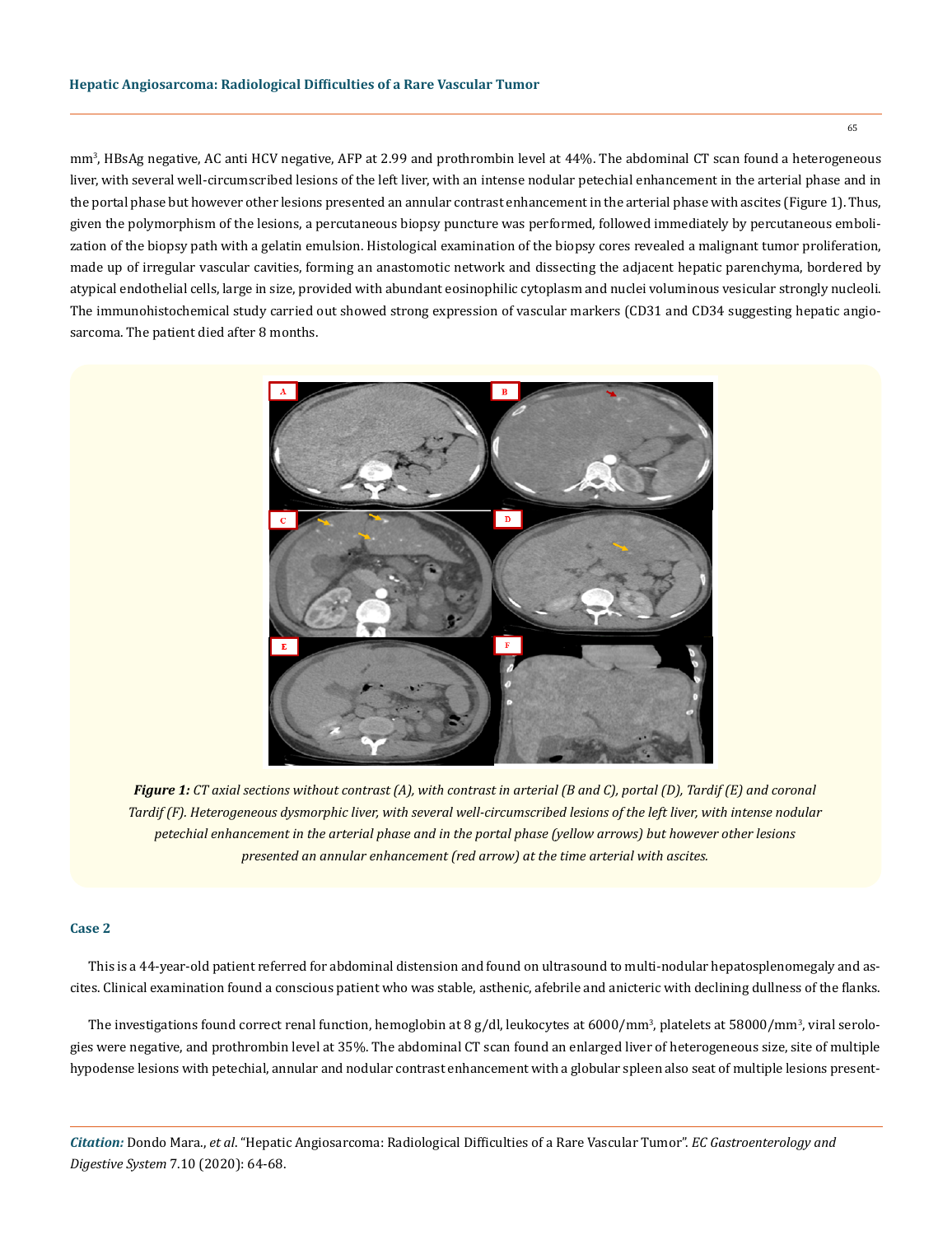66

ing the same characteristics as the hepatic ones (Figure 2). Histological examination revealed a malignant tumor proliferation, made up of irregular vascular cavities, and immunohistochemical study showed strong expression of the vascular markers CD31 and CD34. The patient's consequences ended in death after a year.



*Figure 2: CT axial sections without contrast (A) and with contrast in the arterial (B) portal (C) and late (D) phase. Increased liver of heterogeneous size, site of multiple hypodense lesions with annular contrast enhancement (red arrows) and lump (yellow arrows) with a globular spleen also site of multiple lesions presenting the same characteristics as hepatic ones.* 

### **Case 3**

This is a 50-year-old patient referred for abdominal pain and found on ultrasound to have multiple liver and splenic lesions. Clinical examination found a conscious patient to be stable, with general condition maintenance. The Blood tests found correct renal function, hemoglobin at 10.5 g/dl, leukocytes at 5000/mm<sup>3</sup>, platelets at 110,000/mm<sup>3</sup>, viral serologies were negative, and prothrombin level at 42%. The abdominal CT scan found a heterogeneous liver, site of multiple hypodense lesions with petechial contrast uptake, nodular for some and clodded for others, a spleen with lesions presenting the same characteristics as those of the liver, adrenal lesions bilaterally as well as osteolytic and osteocondensing lesions involving the vertebral bodies (Figure 3). The pathological examination carried out objectified a malignant tumor proliferation, made up of vascular cavities correlated with a strong expression of vascular markers by immunohistochemistry. The course was marked by death in less than six (6) months.



*Figure 2: Axial CT slices in the portal phase and with bone window (E). Heterogeneous liver and spleen, site of multiple hypodense lesions with petechial (blue arrow), nodular (red arrows), and root ball (green arrows) contrast enhancement, Bilateral adrenal lesions (orange arrows), Bone lesions of the osteolytic vertebral bodies (white arrow), and osteocondensing (yellow arrow).*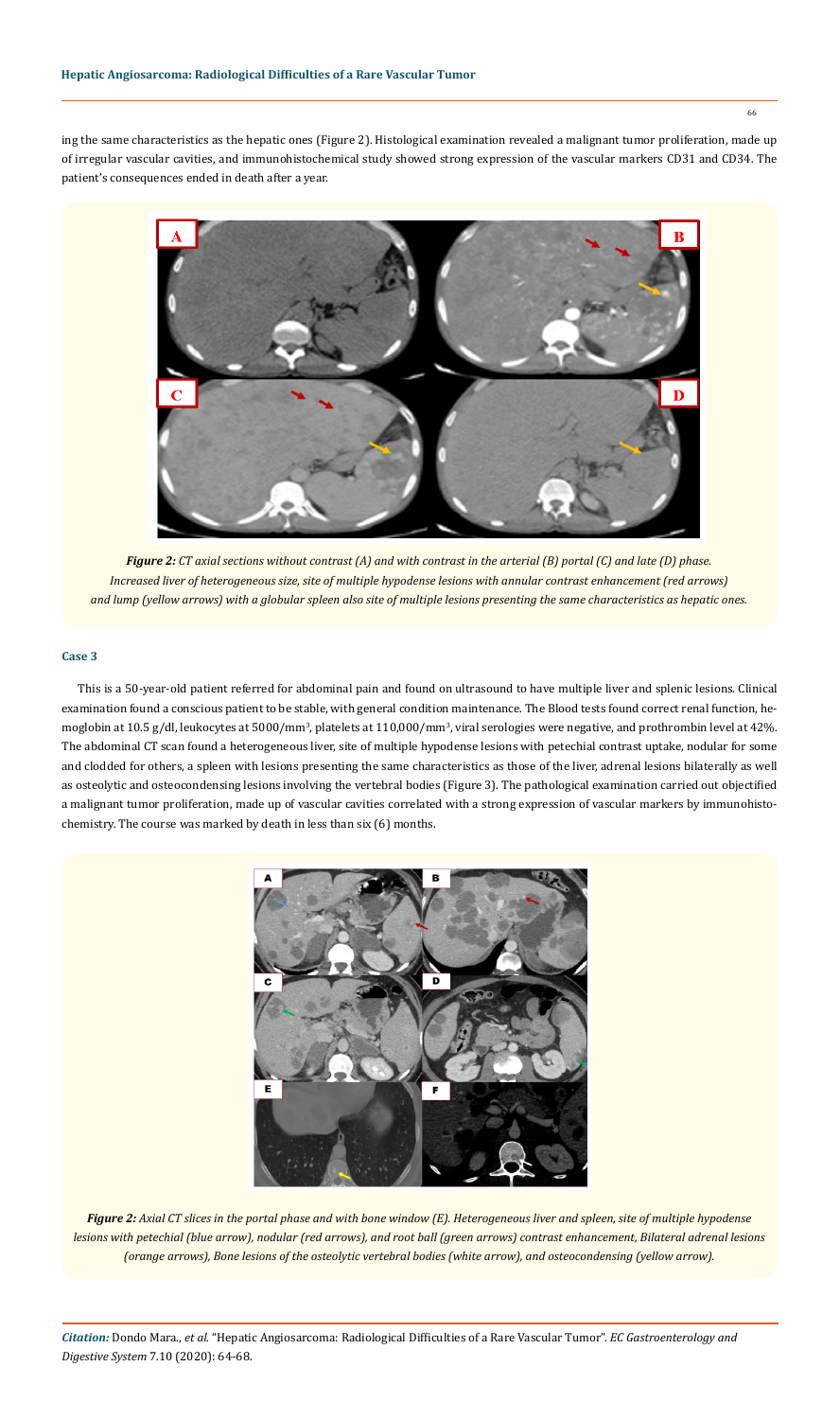#### **Discussion**

Angiosarcoma is a rare vascular tumor occurring at a median age of 60 years, with a male predominance and a sex ratio of 4/1 [1]. Studies have shown a link between angiosarcoma of the liver and exposure to chemicals in the workplace or the environment. Three substances are currently known to cause angiosarcoma of the liver including vinyl chloride monomer, thorium dioxide and inorganic arsenic. In addition to these substances, anabolic androgenic steroids, estrogen and oral contraceptives may also cause angiosarcoma of the liver [5]. No exposure link with these substances could be identified in our patients. The revealing clinical manifestations are abdominal pain, weight loss, hepatomegaly, whether or not associated with splenomegaly and ascites [5]. Our patients presented with abdominal distension, hepatomegaly, splenomegaly, weight loss and ascites for some. Hepatic angiosarcoma is often associated with thrombocytopenia, disseminated intravascular coagulation or hemolytic anemia [2,6].

Which is consistent with our cases who had thrombocytopenia and hemolytic anemia. Radiologically, angiosarcoma is either single (40%) and most often large, or multi-nodular (50%) or diffuse (10%). The nodules are hypodense and heterogeneous before injection with a progressive contrast price [2]. CT and angiography to observe that the tumor takes up contrast material around the periphery and in puddles [7]. While all imaging techniques can in most cases differentiate hemangiomas, hypervascular metastases and HCC, the differential diagnosis between the latter two lesions and angiosarcoma may be impossible. There are frequently metastatic lesions at the time of diagnosis, preferably localized at the splenic and pulmonary level [7]. A precautious percutaneous biopsy can be performed for pathological confirmation. On the CT scan our patients presented for the first, a heterogeneous liver, with several well-defined lesions of the left liver, with an intense nodular petechial enhancement in the arterial phase and in the portal phase (arrow) but however other lesions presented a ring contrast at arterial time. On the other hand, the others presented an enlarged liver of heterogeneous size, site of multiple hypodense lesions of polymorphic appearance with petechial contrast enhancement, nodular annular and root ball with a spleen presenting lesions having the same characteristics as those hepatic. In one of the latter we found metastatic osteolytic and osteocondensing lesions. These polymorphic radiological aspects show the non-specificity of radiological semiology. Benign lesions such as forms of diffuse hepatic angiomatosis, multiple hepatic adenomas, multiple focal nodular hyperplasias, or multiple angiomyolipomas can lead to this malignant tumor. In contrast, other malignant lesions may be offered in the range of radiological diagnoses such as infiltrating hepatocellular carcinomas, secondary locations of neuroendocrine tumors, and metastases of hypervascular tumors. Thus, the recourse to a percutaneous biopsy with a histological study is inevitable. The survival of patients with hepatic angiosarcoma is very poor with a median survival of 6 months without treatment. Even after treatment, only 3% of patients reported living longer than two years [4]. The possibility of complete surgical resection is rarely achieved due to diagnostic delay in most cases [4].

#### **Conclusion**

In short, it appears that hepatic angiosarcoma is a tumor with non-specific clinical signs and polymorphic radiological appearances. The use of anatomopathology is unavoidable and represents the means of specific exploration for diagnosis.

#### **Conflicts of Interest**

The authors declare no conflict of interest.

#### **Bibliography**

- 1. Young RJ., *et al.* "Angiosarcoma". *[The Lancet Oncology](https://pubmed.ncbi.nlm.nih.gov/20537949/)* 11 (2010): 983-991.
- 2. Maluf D., *et al.* ["Hepatic angiosarcoma and liver transplantation: case report and literature review".](https://pubmed.ncbi.nlm.nih.gov/15964377/) *Transplantation Proceedings* 37 [\(2005\): 2195-2199.](https://pubmed.ncbi.nlm.nih.gov/15964377/)

*Citation:* Dondo Mara., *et al*. "Hepatic Angiosarcoma: Radiological Difficulties of a Rare Vascular Tumor". *EC Gastroenterology and Digestive System* 7.10 (2020): 64-68.